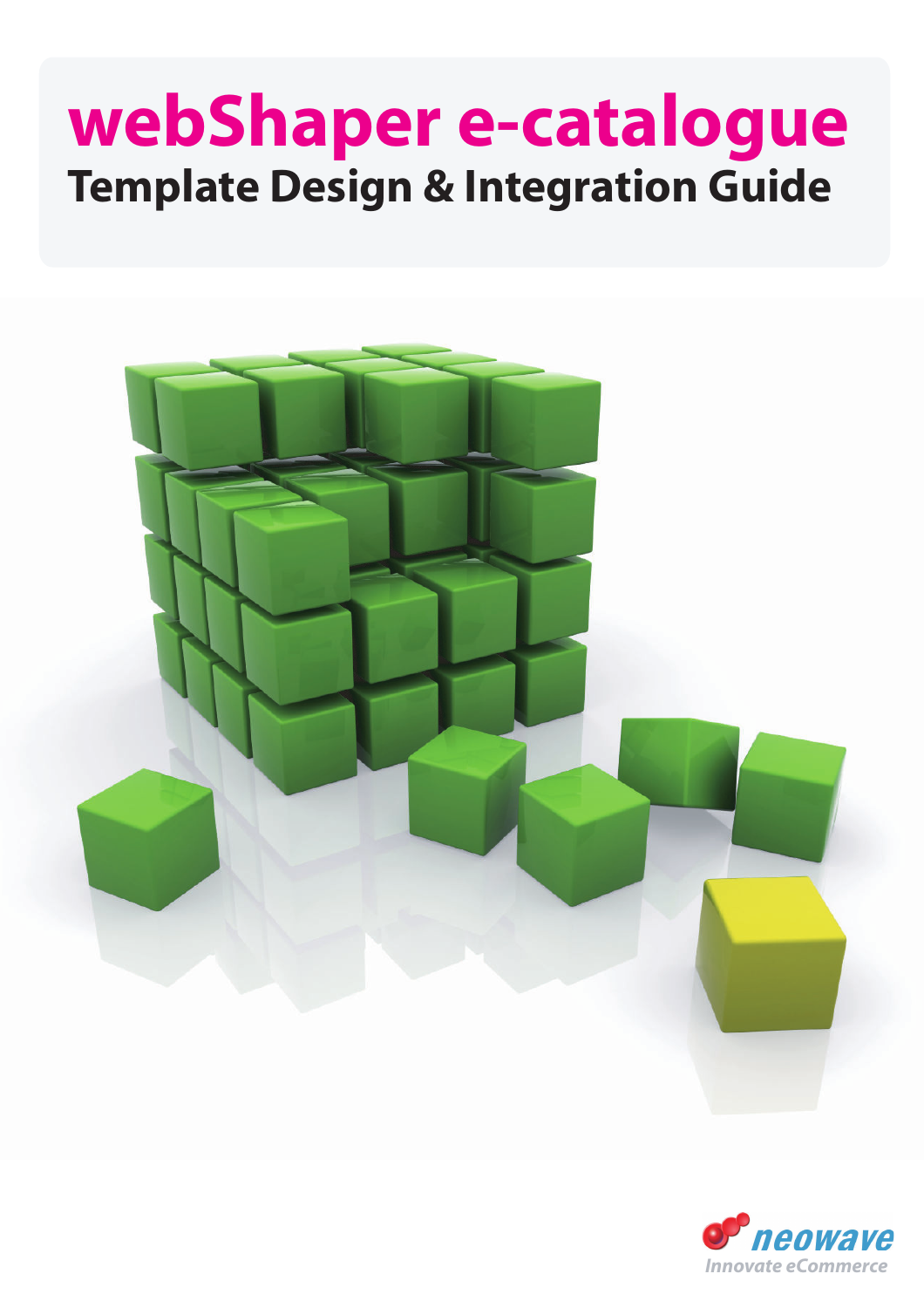# Designing for webShaper e-catalog

This section will describe in detail the items that can be customized like buttons and components for webShaper e-catalog. This section is divided into

i. Plug-In Components ii. Designing for Dynamic Pages iii. Template Design Guidelines

# i. Plug-In Components

There are a few items that you could put into consideration when designing for e-catalog. These items are:

- Search Box Form
- Category Listing Component
- RSS link.
- Product Map
- News Component
- Newsletter Form
- Featured Products Component

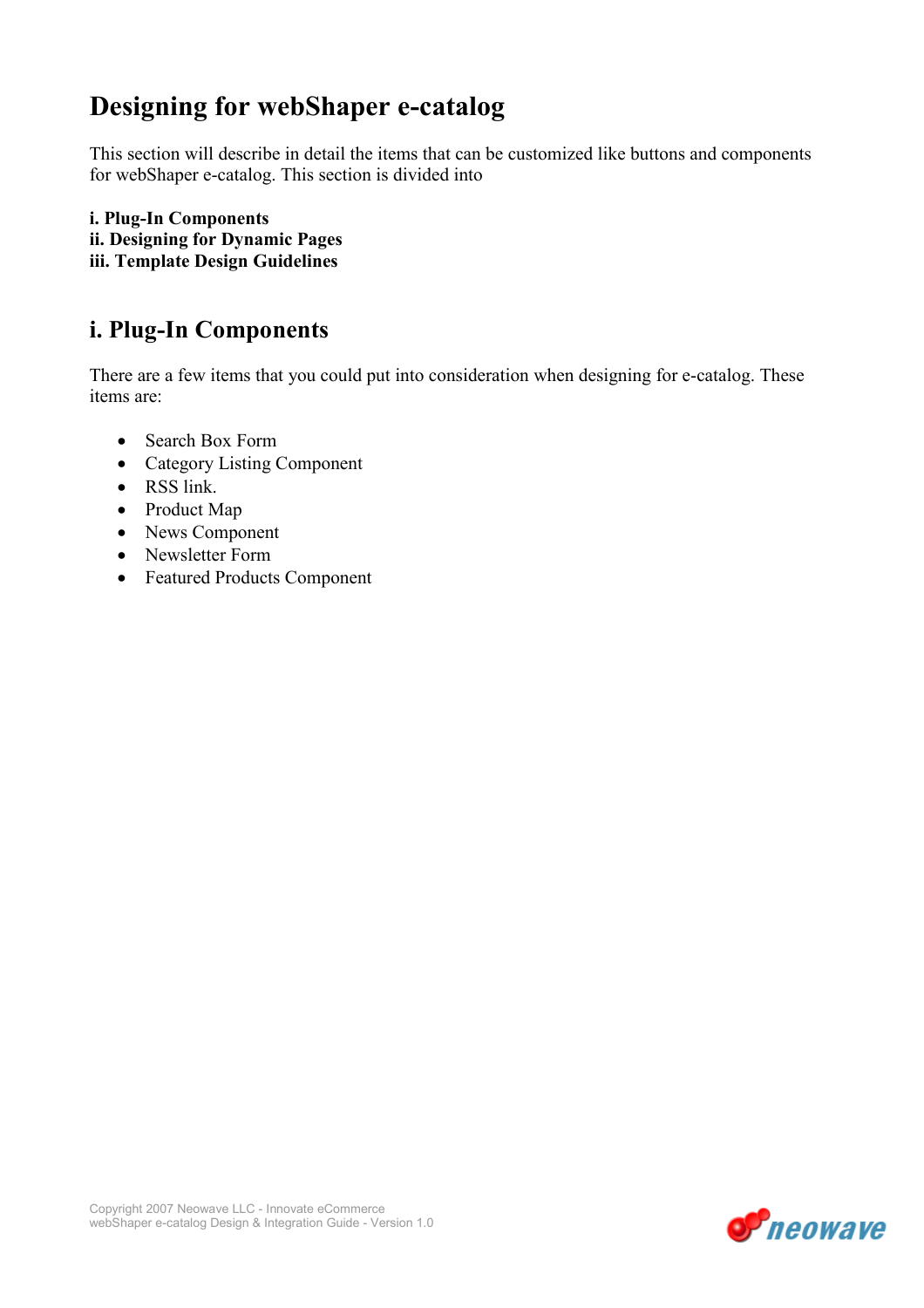# Search Box Form

The search box can either search the web site (calls searchProd.asp), or calls google search. The codes for the form are listed below:

```
<form name="FormSearch" method="get" action="http://www.google.com/search" target="_blank" 
onsubmit="return Search()"> 
        <div> 
        <input type="text" name="q" size="18" maxlength="255" value="" class="textbox"/> 
       \braket{br/} <ws_button id="btnSearch" /> 
        <input type="hidden" name="ie" value="UTF-8" /> 
        <input type="hidden" name="oe" value="UTF-8" /> 
       \langle /div>
        <div> 
               <input type="hidden" name="domains" value="http://www.neowave.com.my" /> 
               <input type="radio" name="sitesearch" value="products" checked="checked" /> 
       Products<br/> />
               <input type="radio" name="sitesearch" value="http://www.neowave.com.my" /> 
       Web Site<br/>br/>
       \langle/div\rangle <div> 
       Powered by <img src="/theme/images/google.gif" alt="Google" width="38" height="16"
border="0" /> 
       \langlediv>
</form> 
\lt! --
for the form checking, please add this to your template file: 
<script language="JavaScript" src="/webshaper/store/0js/template.js" 
type="text/javascript"></script> 
-->
```


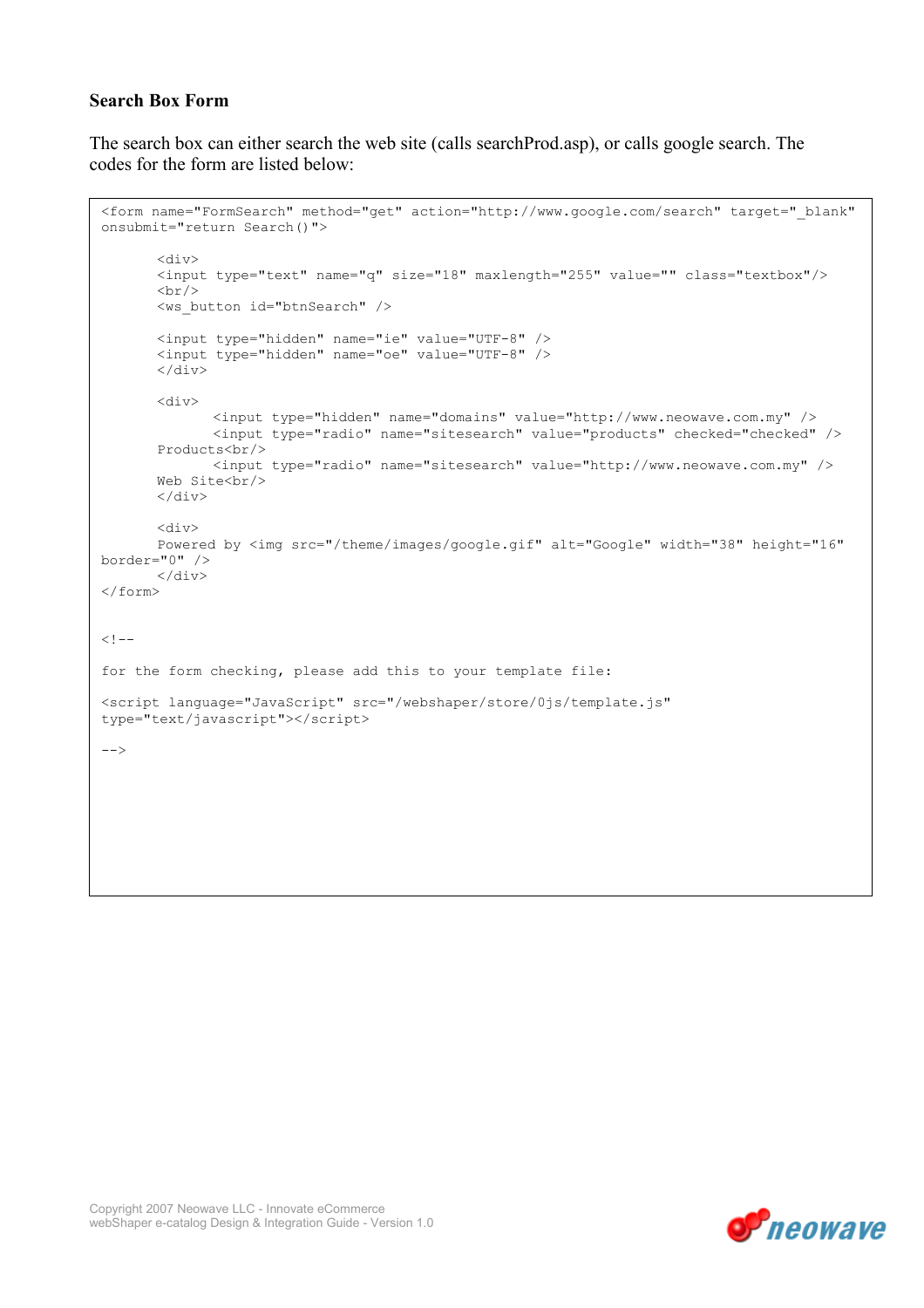# Category Listing Component

Category listing will list down categories level using a tree view structure. To call up the component, enter <categoryListing/> in either one of the template files.

Each component has its own XML data file, and also an XSL file. For category listing, the respective files are categoryList.xml and categoryList.xsl. You can further edit the configuration by editing the file called skin.xml.

The XML data file stores the list of all categories, while the XSL file is used to style the component.

However, there are some CSS class hooks into the component, so you don't need to open up the XSL file to style it.

Below is the HTML structure for category listing, under categoryList.xsl.

```
<div class="categoryList" > 
        <div class="categoryListHeader" > 
              [ws component/header/text]
       \langle div>
        <div class="categoryListBody" > 
 <ul id="categoryList_ul_0" > 
 <li><a href="…" >category 1</a></li> 
                      <li><a href="…" >category 2</a></li> 
                     \langleul>
                              <li><a href="…" >category 2.1</a></li> 
                              <li><a href="…" >category 2.2</a></li> 
                     \langle/ul\rangle\langle/ul>\langle/div\rangle <div class="categoryListFooter" > 
       \langle/div\rangle</div>
```

| categoryListing    |                    |  |
|--------------------|--------------------|--|
| <b>CSS</b> class   | <b>Description</b> |  |
| categoryList       | div wrapper        |  |
| categoryListHeader | div header         |  |
| categoryListBody   | div body           |  |
| categoryListFooter | div footer         |  |

Besides that, you can edit the following in the skin.xml file:

## i. Component header text ii. Category Depth Level

Copyright 2007 Neowave LLC - Innovate eCommerce webShaper e-catalog Design & Integration Guide - Version 1.0

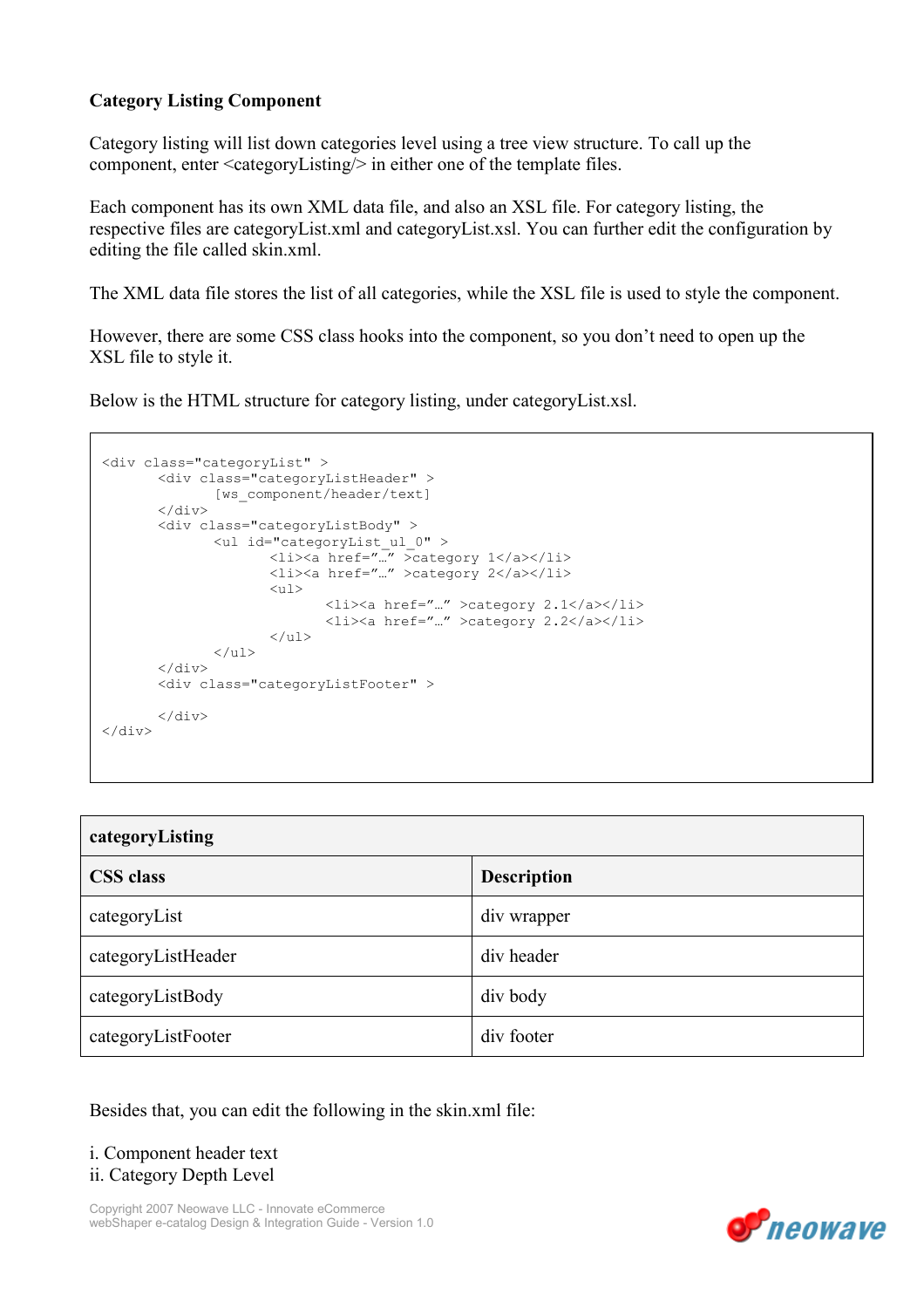# RSS Link

E-catalog RSS feed file contains news listing and also Featured Products list that is updated every time user logs off from webShaper e-catalog Control Panel.

The RSS file is stored at folder http://www.YourWebSite.com/webshaper/store/index.xml

To link to it, just add something like below:

```
<a href="/webshaper/store/index.xml" ><img src="/theme/images/rss.gif" border="0" 
/>&#160;RSS Feed</a>
```
## Product Map

The Product Map page list down all the active categories and products inside the Product Catalog Manager. It's meant to help search engine robots to access the link to these links immediately from the website. Therefore, it's advisable to expose out this link on the template pages.

Example code:

```
<a href="/webshaper/store/productMap.asp" >Product Map</a>
```
#### News Component

The News Component is a list of news title and it's date that can be inserted inside the template. To call up the component, use the code <newsComponentList/>

HTML structure inside newsComponent.xsl

```
<div class="newsComponent"> 
        <div class="newsComponentHeader"> 
       \langlediv> <div class="newsComponentBody"> 
                \langle 111 \rangle <li><a href="…">news title 1<br/>12 Dec 2006</a></li> 
                         <li><a href="…">news title 2<br/>12 Dec 2006</a></li> 
                <sub>ul</sub></sub>
        \langle div>
        <div class="newsComponentFooter"> 
       \langle/div\rangle</div>
```
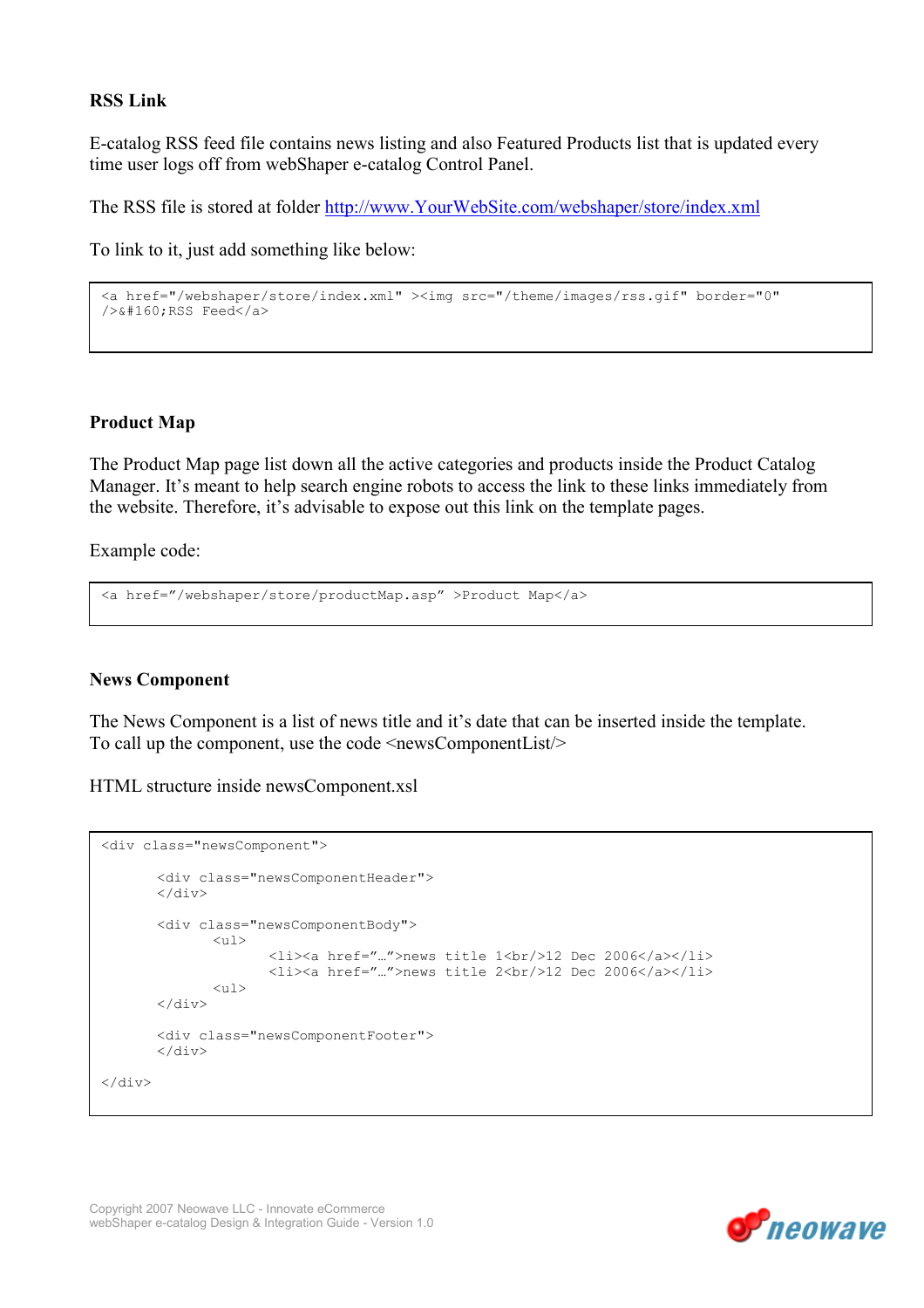| newsComponentList   |                           |
|---------------------|---------------------------|
| <b>CSS</b> class    | <b>Description</b>        |
| newsComponent       | div wrapper for component |
| newsComponentHeader | div header                |
| newsComponentBody   | div body                  |
| newsComponentFooter | div footer                |

Under skin.xml, you can edit: i. Component header text

## Newsletter Form

Normally, the Newsletter Form is exposed out in the template pages, so that visitors can immediately sign up to the email listing for further product or company updates.

The HTML example code for the newsletter form is as below:

```
<form name="FormSubscribe" method="post" action="/webshaper/store/newsletterSubscribe.asp" 
onsubmit="return CheckFormSubscribe()" > 
        <input type="hidden" name="fp" value="1" /> 
        <div> 
               <label for="custName" >Name:</label><br/> 
               <input id="custName" size="20" name="custName" value="" class="textbox" 
/><font color="red" >*</font><br/> 
               <label for="email" >Email:</label><br/> 
               <input id="email" size="20" name="email" value="" class="textbox" /><font 
color="red">*</font><br/>
               <label for="mobilePhone" >Mobile: </label><br/> 
               <input id="mobilePhone" size="20" name="mobilePhone" value="" class="textbox" 
/ <ws_button id="btnSubscribe" /> 
       \langlediv\rangle</form> 
< 1 - -for the form checking, please add this to your template file: 
<script language="JavaScript" src="/webshaper/store/0js/template.js" 
type="text/javascript"></script> 
--
```
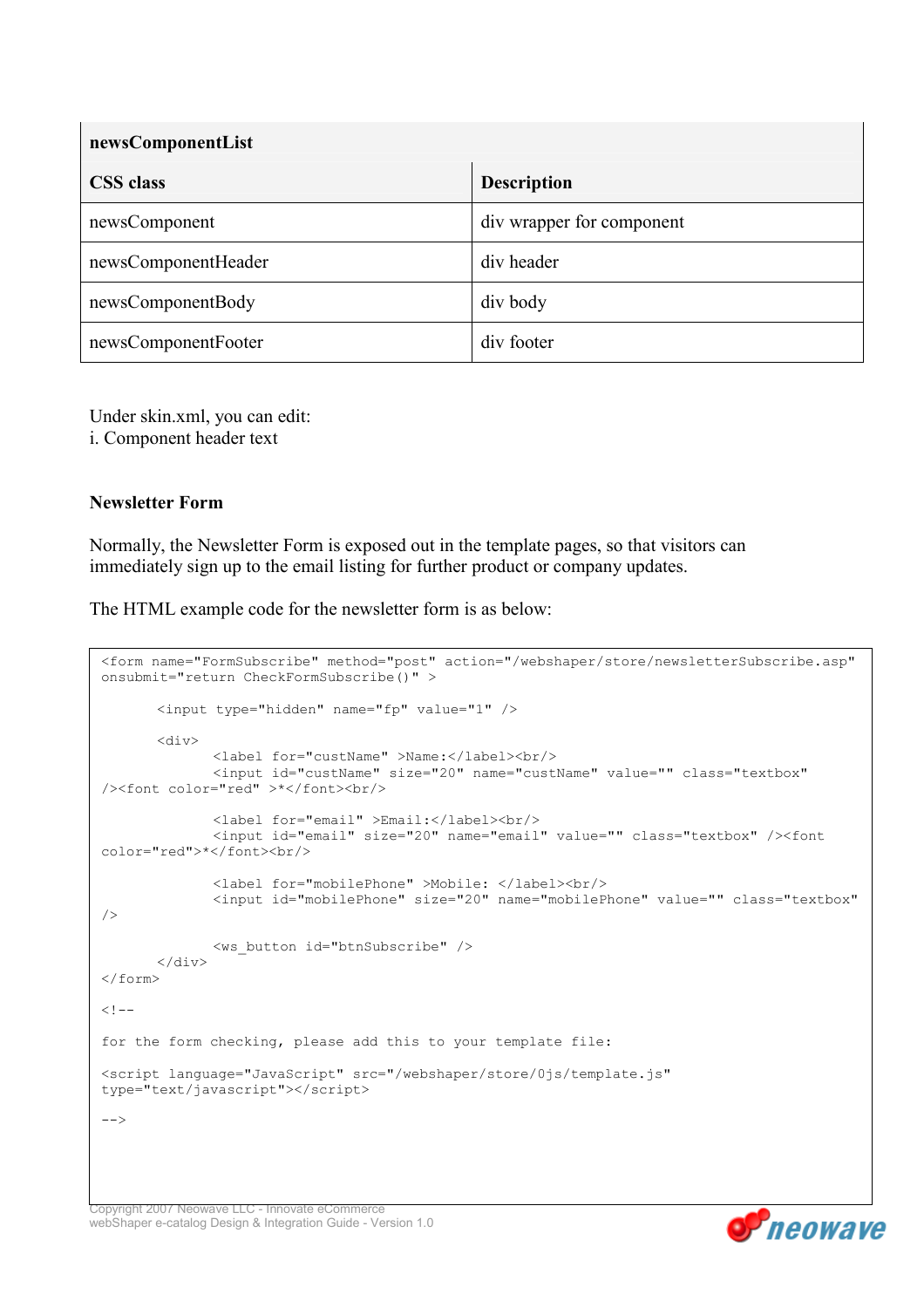# Featured Products List

You can add featured products list on any static pages by adding <featuredproductslist/> in one of the static page. Normally this is added to the index.html page.

HTML example code:

```
<div class="featuredProductsHeader" > 
         "Featured products title" 
</div> 
<table class="featuredProductsGrid" > 
         <tr> 
                <td>
                         <div> 
                                  "product picture" 
                         \langle/div\rangle <div class="featuredProducts_priceLabel" > 
                                  "price label" 
                          </div> 
                          <div class="featuredProducts_prodItemShortDesc" > 
                                  "short description" 
                          </div> 
                          <div> 
                                  "button more info" 
                        \langlediv>
                \langle t \rangle\langle/tr>
        <tr>
                 <td> 
                         ………… 
                \langle t \rangle\langletr>
</table>
```
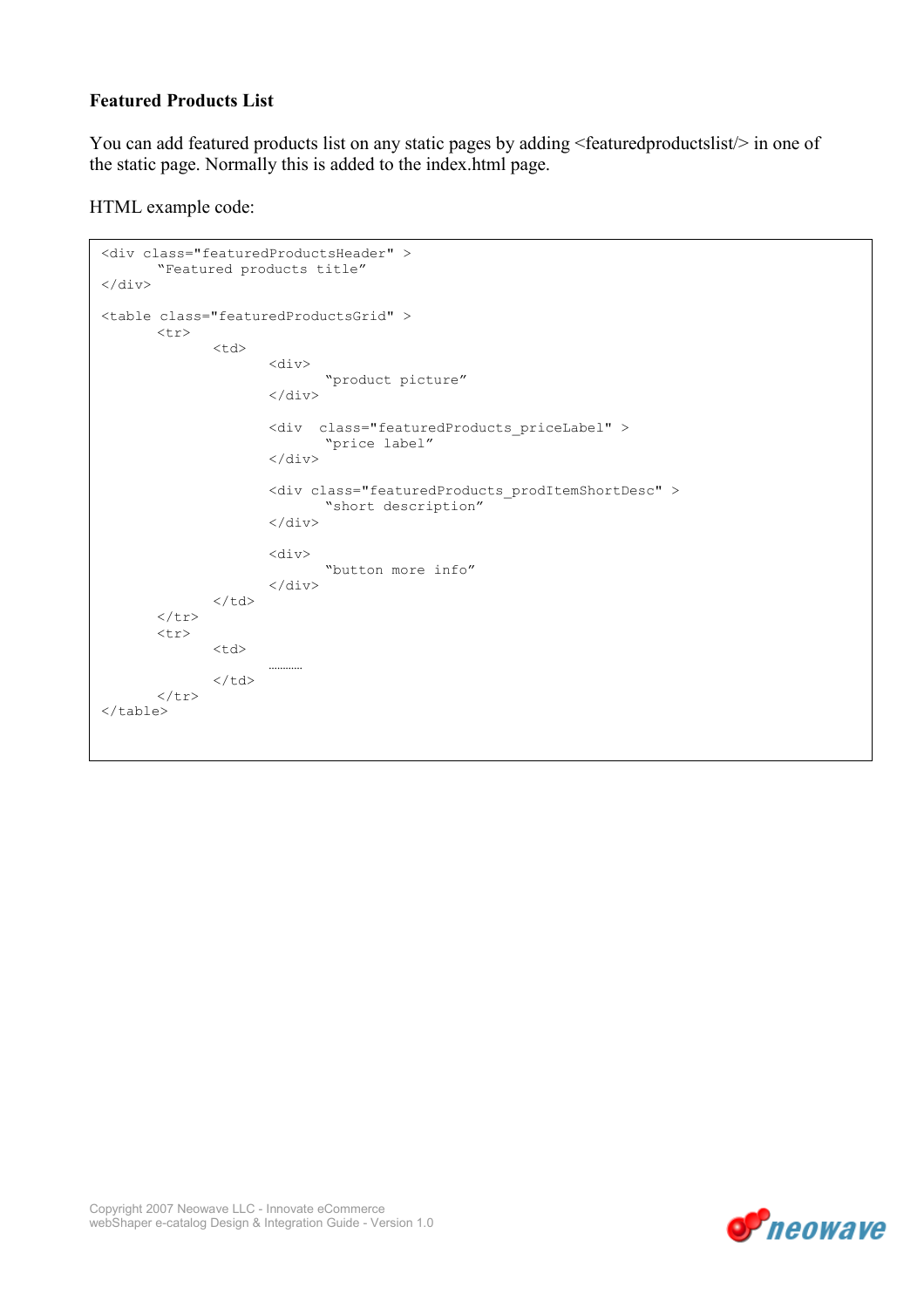# ii. Designing for Dynamic Pages

Dynamic pages consists of the following pages (stored under http://www.YourWebSite.com/webshaper/store ):

contactUs.asp emailFriend.asp enquiry.asp enquiryAddItem.asp enquiryMultiple.asp news.asp newsletterSubscribe.asp newsletterUnsubscribe.asp productMap.asp searchProd.asp viewCat.asp viewProd.asp viewProdPrinter.asp

These pages do not generate the HTML directly to the browser. Instead, it generates XML data, which are combined with their respective XSL, to generate the content part of the website, which is then merged with the template files.

# 3 ways to change the appearance of the dynamic pages

- i. Using CSS (Cascading Style Sheet) to style each dynamic page.
- ii. Editing skin.xml to edit sections of the dynamic pages (e.g. header, sub header, and includes leftbar, rightbar, header, footer)
- iii. Editing their XSL file (http://www.YourWebSite.com/webshaper/template/components/). This gives you full power to change anything you want. However this requires advanced HTML knowledge and familiarity with XSL.

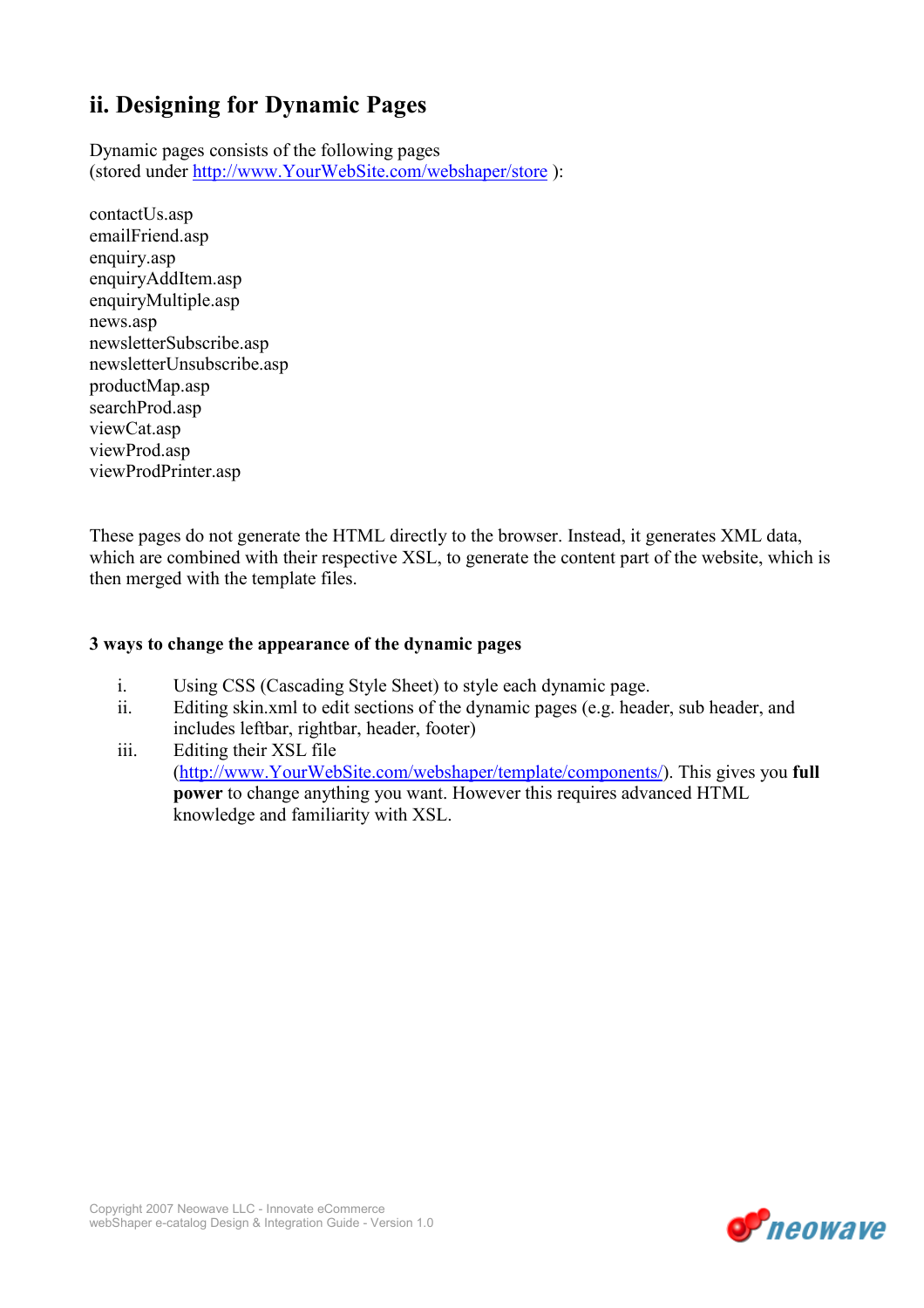# General HTML framework for dynamic pages

To make things standardized, each dynamic page has a general HTML code wrapped around.

```
<div class="pageContent" > 
        <div class="pageHeader" > 
                [Editable in skin.xml] 
         </div> 
        <div class="pageSubHeader" > 
                [Editable in skin.xml] 
        \langle/div\rangle<div class="pageBody" > 
                 [Where dynamic content starts…] 
       \langlediv\rangle</div>
```
Therefore, you can use CSS to position your dynamic section accurately.

# iii. Template Design Guidelines

- 1) Use Text for Any Links whenever possible
	- a. Keep in mind purpose of template is to empower your customers to make changes whenever possible, or on area which they most likely to change.
	- b. Component designed as images is hard to change. Ask questions like: "What customers want to change?" Some obvious are logo, static page links etc.
- 2) Every template must include the below "component", which are functionalities provided by webShaper e-commerce by default.
	- a. News
	- b. Newsletter
	- c. Search box Form
	- d. RSS Link
	- e. Product Map
	- f. Featured Products Component
	- g. Category Listing Component

Refer to standard demo store at http://e-catalogue.neowave.com.my/

3) Reserve a place for "Your Company Logo", sample as below.



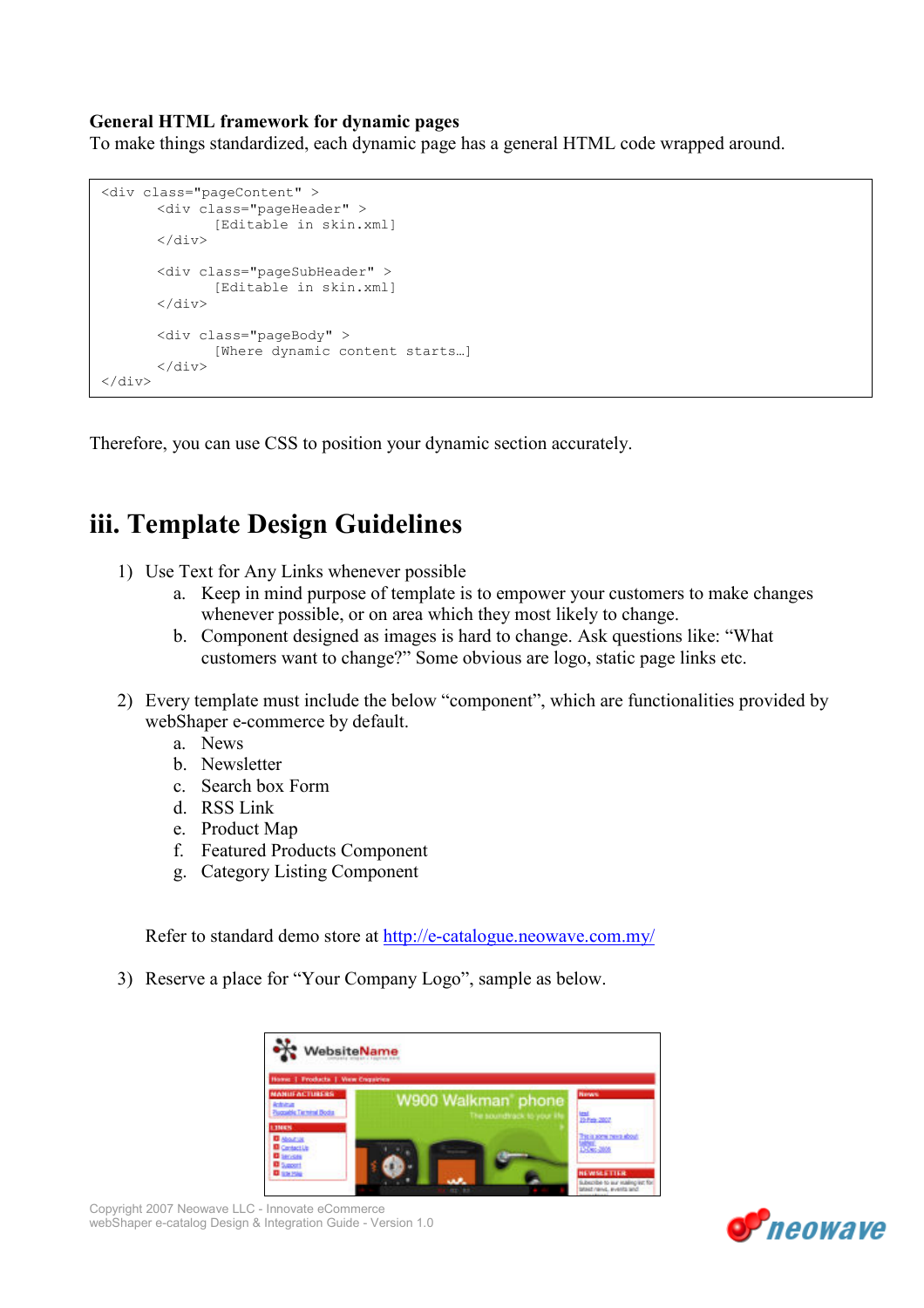4) Buttons (refer to Skin.xml in webShaper e-catalog > Design > Themes )

| <b>Button Name</b>  | <b>Button Images (Standard)</b> |
|---------------------|---------------------------------|
| btnAddToEnquiry.gif | <b>Add to Enquiry</b>           |
| btnBack.gif         | <b>Back</b>                     |
| btnBookmark.gif     | <b>Bookmark</b>                 |
| btnEmail.gif        | <b>Email</b>                    |
| btnEnquire.gif      | <b>Enquire</b>                  |
| btnMoreInfo.gif     | More Info                       |
| btnPrint.gif        | Print                           |
| btnSearch.gif       | Go                              |
| btnSubmit.gif       | <b>Submit</b>                   |
| btnSubscribe.gif    | <b>Subscribe</b>                |
| btnUnsubscribe.gif  | <b>Unsubscribe</b>              |
| arrow_left.gif      | $\triangleleft$                 |
| arrow_right.gif     | $\,$                            |
| btn_zoom.gif        | φ<br><b>ZOOM</b>                |